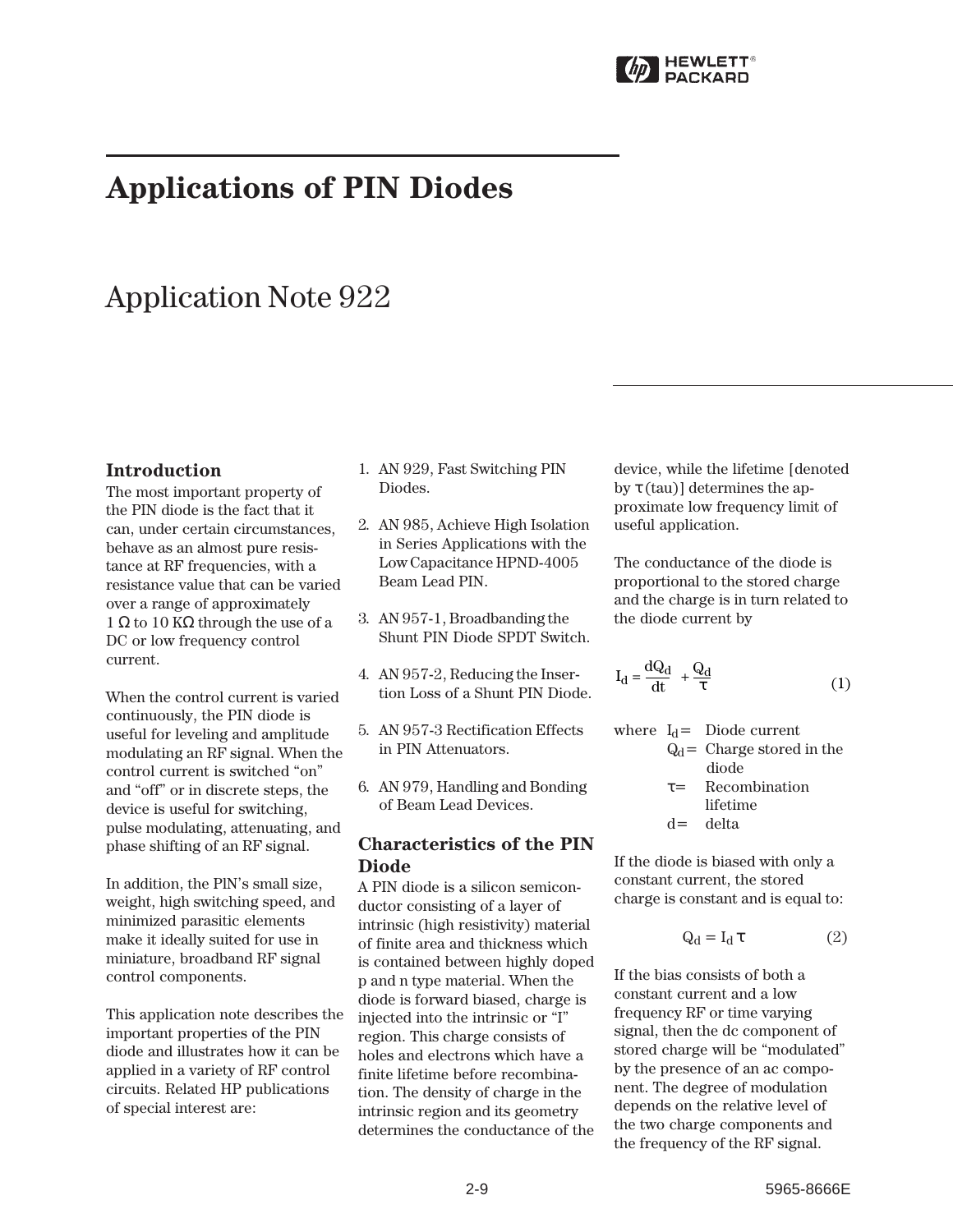This dependence on frequency can be readily seen by solving the Laplace transform of Eq. ( 1 ) which yields

$$
Q_{d}(\omega) = \frac{i_{d}\tau(j\omega)}{1 + j\omega\tau}
$$
 (3)

where  $(\omega) = 2 \pi$  freq.

This is plotted in Figure 1(a) and iilustrates that at signal frequencies below  $f_c = 1/2\pi\tau$  the RF signal has about the same effect as the dc bias. Above  $f_c$  however, the modulation effect decreases by about 6 dB/octave.

The lifetime of PIN diodes is determined by design and is usually based on the desired switching speed. Typically, τ can be in the range of 0.005 µsec to over 3 µsec. For a value of 100 nsec,  $f_c$  is  $\approx$  1.6 MHz. Thus, the diode can be simply visualized as follows: At frequencies well below f<sub>c</sub>, the PIN diode behaves as an ordinary PN junction diode. The RF signal incident on the diode will be rectified and considerable distortion of the signal will occur. In the vicinity of  $f_c$ , the diode begins to behave as a linear resistor with a small nonlinear component. The signal consequently suffers some degree of distortion. At frequencies well above  $f_c$ , the diode appears

essentially as a pure linear resistance whose value can be controlled by a dc or a low frequency control signal.

### *a) Low and High Frequency Equivalent Circuits*

Because of this behavior, the equivalent circuit of the PIN diode also depends on the frequency. At frequencies much less than  $f_c$ , the equivalent circuit is as shown in Figure 2(a) and is that of a normal PN junction diode.

In this circuit

$$
\begin{aligned} L_{P} &= \text{Package Inductance} \\ C_{p} &= \text{Package Capacitance} \\ R_{s} &= \text{Series Resistance} \\ R_{j} &= \text{Junction Resistance} \cong \frac{n k T}{q I_{dc}} \end{aligned}
$$

For a typical  $n = 1.8$  and at room temperature

$$
R_j \cong \ \frac{48}{I_{dc(mA)}}
$$

 $I_{dc}$  = Forward dc Bias Current  $C<sub>i(v)</sub>$  = Junction Capacitance = a function of applied voltage

At frequencies just below and just above  $f_c$ , the equivalent circuit of a PIN diode depends upon the way in which the device was designed. It can reflect behavior which is strongly inductive or strongly

capacitive. In addition, operation at moderate bias levels in this frequency range will result in the generation of large amounts of distortion.

At frequencies much higher than  $f_c$ , the equivalent circuit is as shown in Figure 2(b). Here the elements  $L_p$ ,  $C_p$  and  $R_s$  are the same as in Figure 2(a). The element  $C_I$ , represents the I-layer capacitance which is constant and dependent only on the geometry of the I-layer. This capacitance can be measured by conventional bridge techniques and at a low (usually 1 MHz) frequency if the diode is reverse biased past the punch-through voltage to assure that the I-layer is fully depleted. Typical values of  $C_I$ for present HP PIN diodes are in the range of 0.02 to 2 pF, depending on the diode design. The element RI represents the *effective* RF resistance of the I-layer. Although shown as variable, *this resistance is constant with respect to the RF signal*, providing the



**Figure 2(a). PIN Low Frequency Equivalent Circuit.**





**Figure 1. PIN Behavior as a function of Frequency.**

**Figure 2(b). PIN High Frequency Equivalent Circuit.**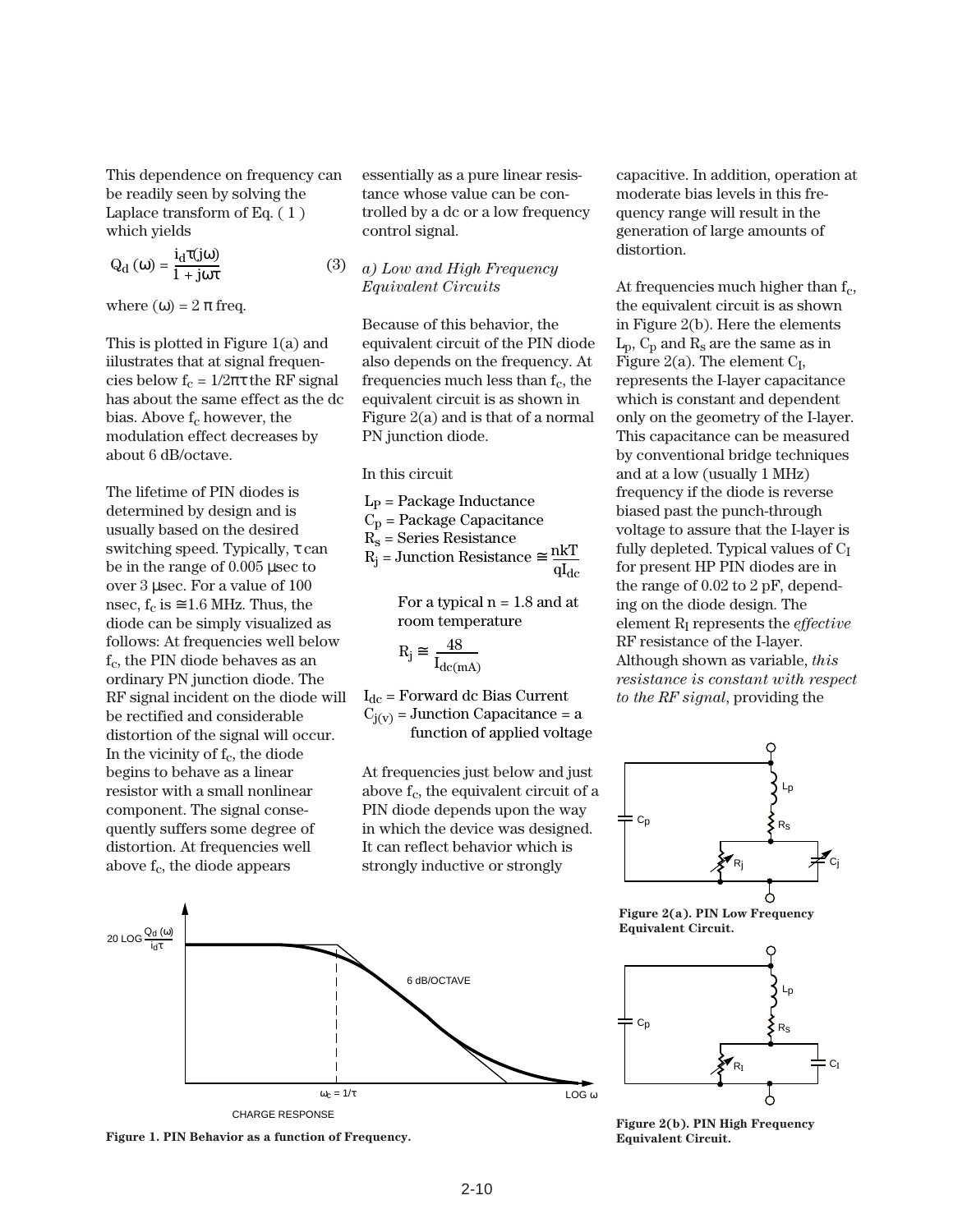frequency of the signal is much higher than  $f_c$ , It is, however, variable by the dc or very low frequency control current.

### *b) The RF Resistance Characteristic*

Although the PIN diode is a twoterminal device, it behaves essentially as a two-port device. With respect to the DC or low frequency control signal, it appears as the circuit shown in Figure 2(a), and with respect to RF signals of frequency  $> 10f_c$ , it appears as the circuit shown in Figure 2(b). The transfer characteristic of this unconventional two-port is governed by the resistance  $R_I$ , which can be written as

 $R_{I} = K/I_{dc}^{X}$ 



**Figure 3. Typical RF Resistance versus Bias Current for HPND-4165.**

where  $R_I$  is the effective high frequency resistance and  $I_{dc}$  is the dc bias current in mA. The dependence of  $R_I$  on  $I_{dc}$  is similar in form to the dependence of  $R_i$  on  $I_{dc}$  in the low frequency equivalent circuit; however, the constant K and the exponent x are different. The high frequency resistance function is plotted in Figure 3 for the HPND-4165 diode. Due to a variety of mechanisms that exist in the diode at RF frequencies, both K and x must be determined empirically. For a specific diode design, the exponent x is usually a constant. For the HPND-4165, x is typically 0.92. The constant K and therefore,  $R_I$ , however, are highly dependent on the fabrication and process control and its value can vary by as much as 3:1 from diode

to diode. For switching or pulse modulating application, the variation of  $R_I$  between diodes at a given bias is not significant since the diode is usually switched between a very high and a very low value of resistance by the control current. For analog applications such as attenuating and modulating, and particularly where repeatability and tracking of the attenuation with bias current is desired, this variation of  $R_I$  from unit to unit can impose a design and performance limitation. The HPND-4165 is precisely controlled in manufacturing, and resistance values at specific bias points are specified and the slope of resistance vs. bias matched within narrow limits. The specification limits of these parameters are:

| <b>Parameter</b>                   | <b>HPND-4165</b> | <b>Test</b><br><b>Conditions</b> |
|------------------------------------|------------------|----------------------------------|
| High                               |                  |                                  |
| Resistance<br>Limit R <sub>H</sub> | 1100-1660 Ohms   | $10 \mu A$                       |
| Low                                |                  |                                  |
| Resistance<br>Limit R <sub>L</sub> | 16-24 Ohms       | $1 \text{ mA}$                   |
| Max Diff. in                       |                  |                                  |
| Resistance<br>vs. Bias             |                  |                                  |
| Slope $\Delta x$                   | 0.04             | $10 \mu A$ and $1 \mu A$         |



**Figure 4. Matching of PIN Diodes by Offset Current.**

Both of the resistance limits and the slope are determined by measurement at a test frequency of 100 MHz. An example of these resistance limits is shown graphically in Figure 4. The placement of resistance limits on both extreme values of resistance *and* independently on the slope, assures that the resistance vs. bias curves for individual diodes will be essentially parallel lines lying within the tunnel defined by the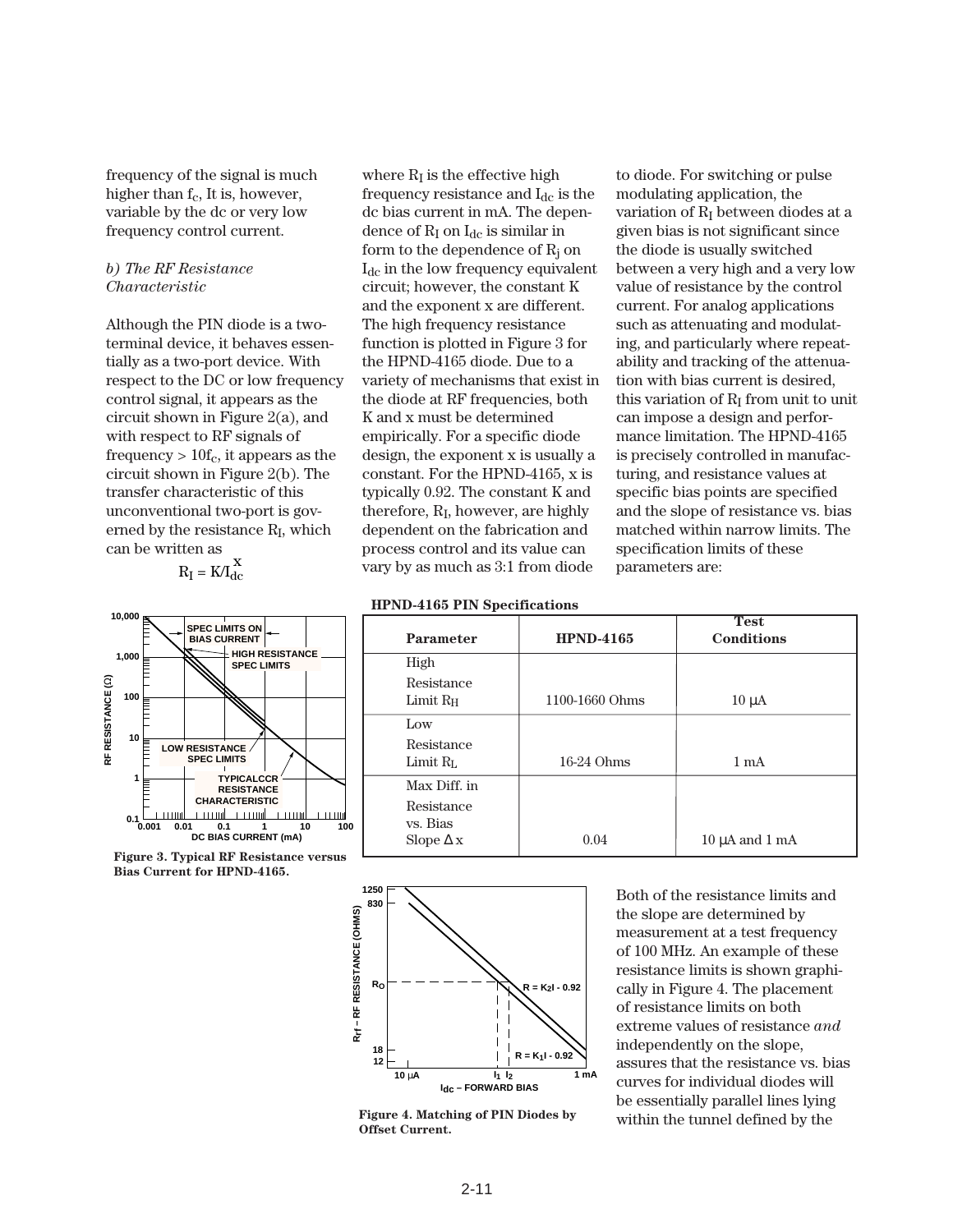high and low resistance limits. Extremely close tracking between diodes can therefore be achieved by offsetting the bias on one diode with respect to the other. The offset current ratio required to achieve this is given by

$$
\frac{I_2}{I_1} \cong \left(\frac{K_2}{K_1}\right)^{\frac{1}{x}}
$$

The K values of the individual diodes can be readily determined by measuring the RF resistance of the diodes at a 1 mA dc bias current.

## *c) Effects of Package Parasitics*

Typical HP PIN diode packages are illustrated in Figure 5. With the exception of the Stripline (Style 60) package, all the other packages introduce additional reactive elements in the form of package inductance Lp and package capacitance Cp. These elements are shown in Figure 2 and typical values for some packages are given in Figure 5.

In some applications these parasitic elements can be either "tunedout" by additional external reactances or actually utilized by forming a resonant circuit around the diode. The bandwidth of such structures is, however, limited. When these elements cannot be tuned out, performance over a broad bandwidth will generally suffer.

As an example, Figure 6 shows the attenuation versus bias characteristics of the same diode in three different packages. In all cases, the device is mounted in shunt across a 50 ohm system. The frequency of

operation is 500 MHz and in no case were any package parasitics tuned out. The solid lines are contours of constant attenuation calculated from an assumed equivalent circuit consisting of a parallel resistance  $R_p$  and a reactance  $X_p$  in shunt across a

 $50$  Ω system. The coordinates of the graph are the resistance  $R_p$  and reactance  $X_p$  elements. The attenuatlon performance of a particular diode can be easily determined by plotting its equivalent  $R_p$  and  $X_p$  components at any frequency of interest.



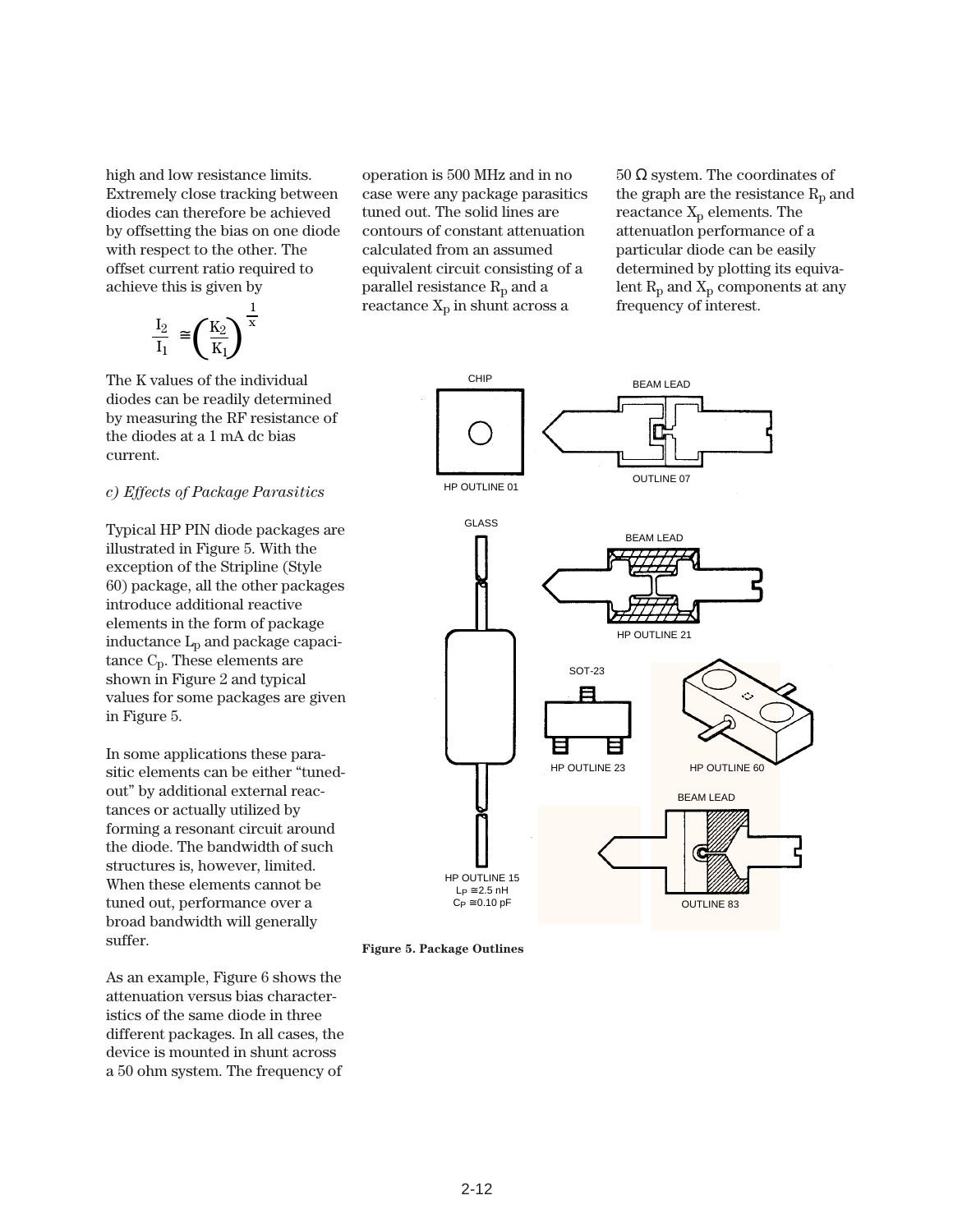

**Figure 6. Attenuation Produced by a Shunt PIN Diode as Its Impedance Varies with Changes of Bias Current.**

500 MHz is a relatively low frequency, nevertheless differences in the attenuation characteristics of different packaged diodes are evident. At frequencies much higher than 500 MHz, the glass and the double stud diodes will show lower attenuation.

The Stripline package does not exhibit this limitation because the internal reactance elements are proportioned to form a low-pass filter structure with a high (30 GHz) cut-off frequency.

Because of this design, the Stripline PIN diode does not require any external matching elements when used in a 50 ohm Stripline circuit and can be used in the design of extremely wide-band RF control circuits.

#### *d) Distortion in PIN diodes*

Two basic methods are used to fabricate PIN diodes. In the case of BULK diodes, a wafer of very pure (intrinsic) silicon is heavily doped on the top and bottom faces to form P and N regions. The result is a diode with a very thick, very pure I region. The epitaxial layer (or EPI) diode starts as a wafer of heavily doped silicon (the P or N layer), onto which a thin I layer is grown. After the epitaxial growth, diffusion is used to add a heavily doped (N or P) layer on the top of

the epi, creating a diode with a very thin I layer populated by a relatively large number of imperfections.

These two different methods of design result in two classes of diode with distinctly different characteristics, as shown in the table below:

|            |       | Parameter EPI Diode Bulk Diode |
|------------|-------|--------------------------------|
| I-layer    | Thin  | Thick                          |
| Lifetime   | Short | Long                           |
| Distortion | High  | Low                            |
| Current    | Low   | High                           |

While manufacturers seldom classify their PIN diodes as bulk or epi devices, one can generally identify them by their lifetime,  $\tau$ . Lifetime is generally short (35 to 200 nsec.) for epi diodes and relatively long (400 to 3000 nsec.) for bulk diodes.

At frequencies above  $10f_c$ , the PIN diode acts as if it were a variable resistor. However, it is a non-linear device and, as such, it generates distortion. There are three kinds of distortion; harmonic, intermodulation and crossmodulation. While they are different from each other, they are related. All of them are strongly influenced by the lifetime of a PIN diode, as well as the RF power which is applied to the diode. Long lifetime bulk diodes produce such little distortion that the accurate measurement of it is often very difficult with the best of instruments. Short lifetime epi diodes produce high amounts of distortion; under some bias conditions, such a PIN diode behaves very much like a SRD (Step Recover Diode) comb generator.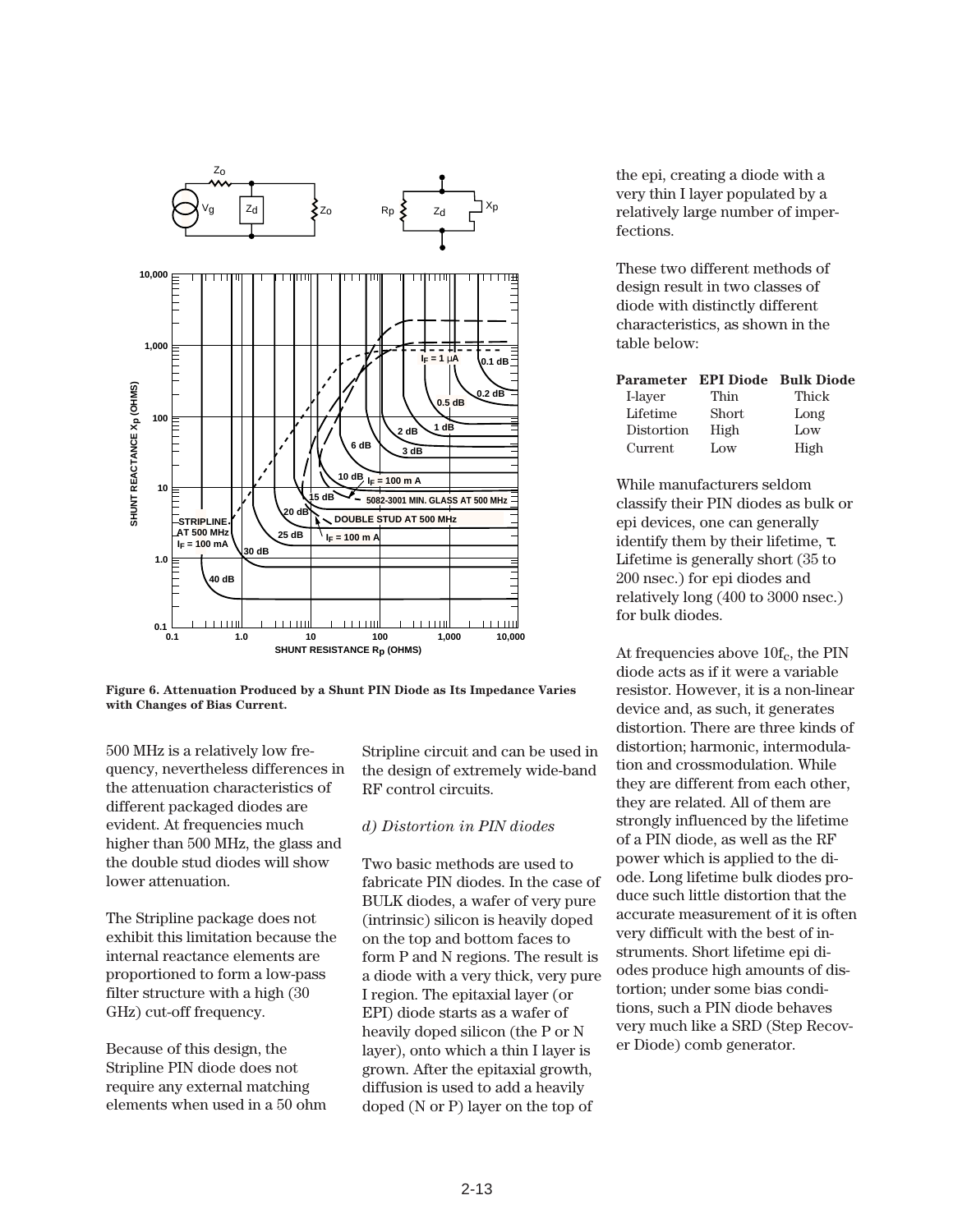PIN diode distortion drops suddenly as bias is set to zero (or reverse bias) or to very high levels of current. Distortion is worst at the intermediate levels of bias where the PIN diode's resistance is some moderate value. Thus, it can be seen that attenuator applications require the use of a long lifetime bulk diode to minimize distortion. In switch applications, where the bias is always at one extreme or the other, epi diodes generally perform satisfactorily and offer the advantage of low current consumption.

In reading the following paragraphs, it should be borne in mind that the bulk diode is always used for attenuator applications and sometimes as a switch, while the epi diode is used as a switching element only.

# **PIN Diode Applications**

*a) Design of Broadband Reflective SPST Switches and Attenuators*

The previously described characteristics of the PIN diode make it ideally suited for use in attenuating or switching of RF signals. Two of the simplest circuits that can be used for this are shown in Figures 7 and 8.

The attenuation in the Series PIN circuit is decreased as the RF resistance of the PIN is reduced by increasing the forward current. The opposite occurs for the shunt configuration. If the control bias is switched rapidly between high and low (zero) values, then the circuit acts simply as a switch. When used as a switch, the residual attenuation that exists when the switch is "ON" is usually called Insertion Loss (I.L.). The attenuation provided when the switch is "OFF" is



**Figure 7. Series PIN RF Attenuator or Switch.**



**Figure 8. Shunt PIN RF Attenuator or Switch.**

usually called Isolation (I.S.). If the diode is assumed to be a pure resistance at RF, then the attenuation for each circuit is given as:

$$
\alpha_{\text{(series)}} = 20 \log \left( 1 + \frac{R_I}{2Z_o} \right);
$$

$$
\alpha_{(shunt)} = 20 \log \left( 1 + \frac{Z_o}{2R_I} \right);
$$

where  $Z_0 = R_G = R_L$  Circuit, Generator and Load Resistance, respectively.  $R_I$  = PIN diode RF resistance at the specified bias current.

As can be seen, the attenuation is not dependent on frequency and is a function of the ratio of the circuit resistance to the diode resistance. As the bias on the diode is varied, the load resistance as seen by the source also varies; consequently, attenuation is achieved primarily by reflection and partly by dissipation in the PIN diode. Circuits of this type are generally referred to as reflective switches or attenuators.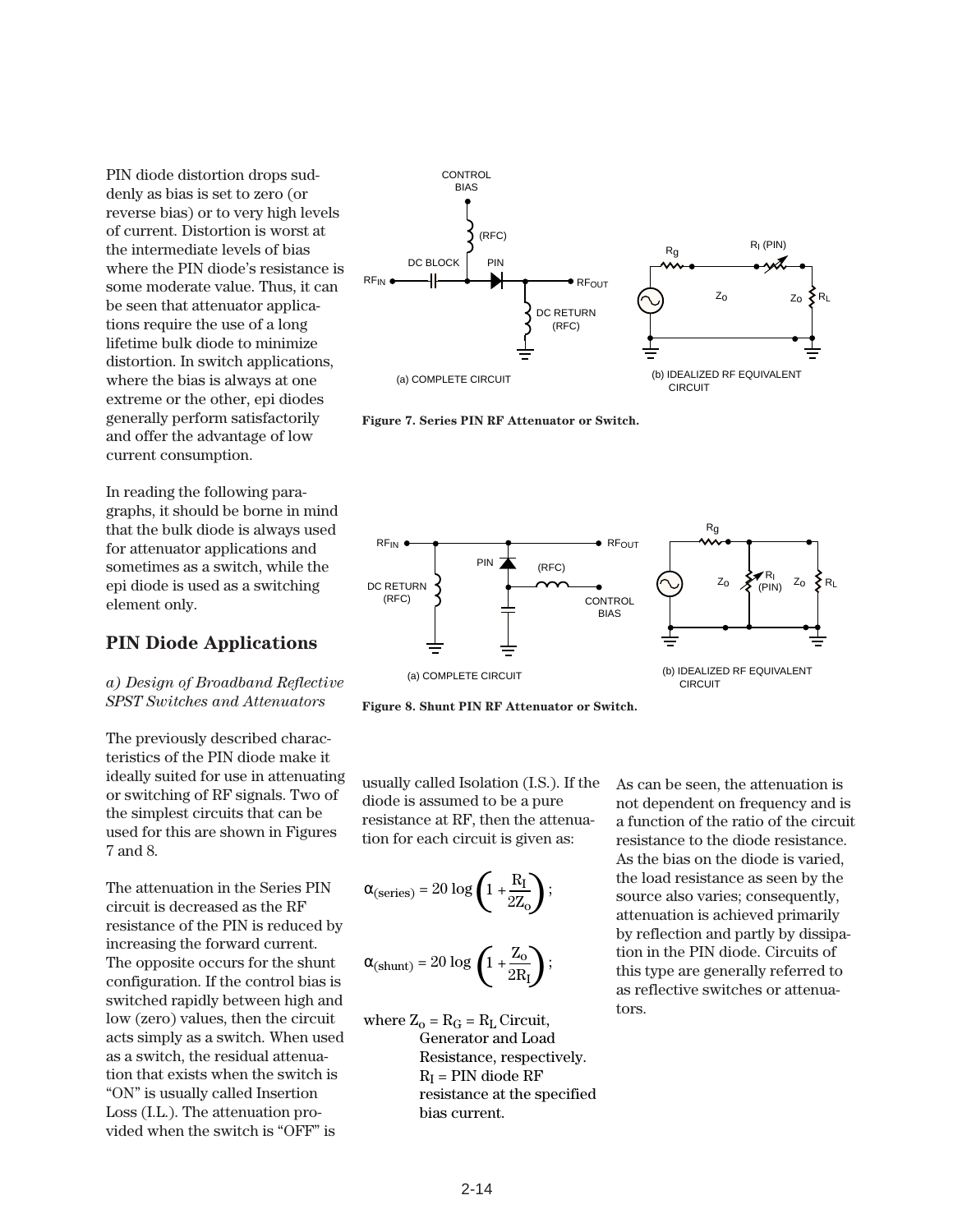As was shown previously, a real diode contains several reactance elements due to the diode and the package. Consequently, when a real diode is used, the attenuation characteristic becomes frequency dependent. For an equivalent circuit shown in Figure 9, the attenuations for the two circuits are given by:

 $\left(\frac{R'_{S}}{Z_{o}}+2\right)$ 

 $_{\rm Z_O}$  $R'_{\rm S}$ 

 $\alpha'$ (series) =

10 log

 $\alpha'_{(shunt)} =$ 

4

4

 $R's^{2} + X's^{2}$   $\left| \int_{0}^{1} R's^{2} + X's^{2}$ 

 $\frac{R'_{\rm S}Z_{\rm O}}{R_{\rm O}}$  + 2 +  $\left(\frac{X'_{\rm S}Z_{\rm O}}{R_{\rm O}}\right)$  $10 \log \left( \frac{R'_{S}Z_{O}}{R'_{S}^{2} + X'_{S}^{2}} + 2 \right)^{2} + \left( \frac{X'_{S}Z_{O}}{R'_{S}^{2} + X'_{S}^{2}} \right)^{2}$ 

 $+2$  +

2

 $\left(\frac{X'_{S}}{Z_{o}}\right)$ 2

2  $\sim$   $\frac{2}{10}$ 





where  $R'_s$  and  $X'_s$  are the series equivalent resistance and reactance of the diode impedance, i.e.,  $Z_d = R'_s + jX'_s$ .

These  $\alpha$  functions are plotted as a function of frequency in Figures  $10(a)$  and  $10(b)$  which show what values of isolation and insertion loss might be typically obtained for single packaged diodes in either shunt or series reflective attenuators. These curves are based on typical values of diode and package parameters. The upper frequency performance can be improved slightly by tailoring the circuit geometry around the diode package. For example, the high package inductance (~ 3 nH) of the glass packaged diode can be reduced in the series circuit by moving the ground plane or planes of the transmission line closer to



**Figure 10(a). Attenuation of Series Diodes Used as a Switch in a 50 Ohm System.**

**Figure 10(b). Attenuation of Shunt Diodes Used as a Switch in a 50 Ohm System.**

**INSERTION LOSS (dB) 1.5 1.0 0.5 0**

මූ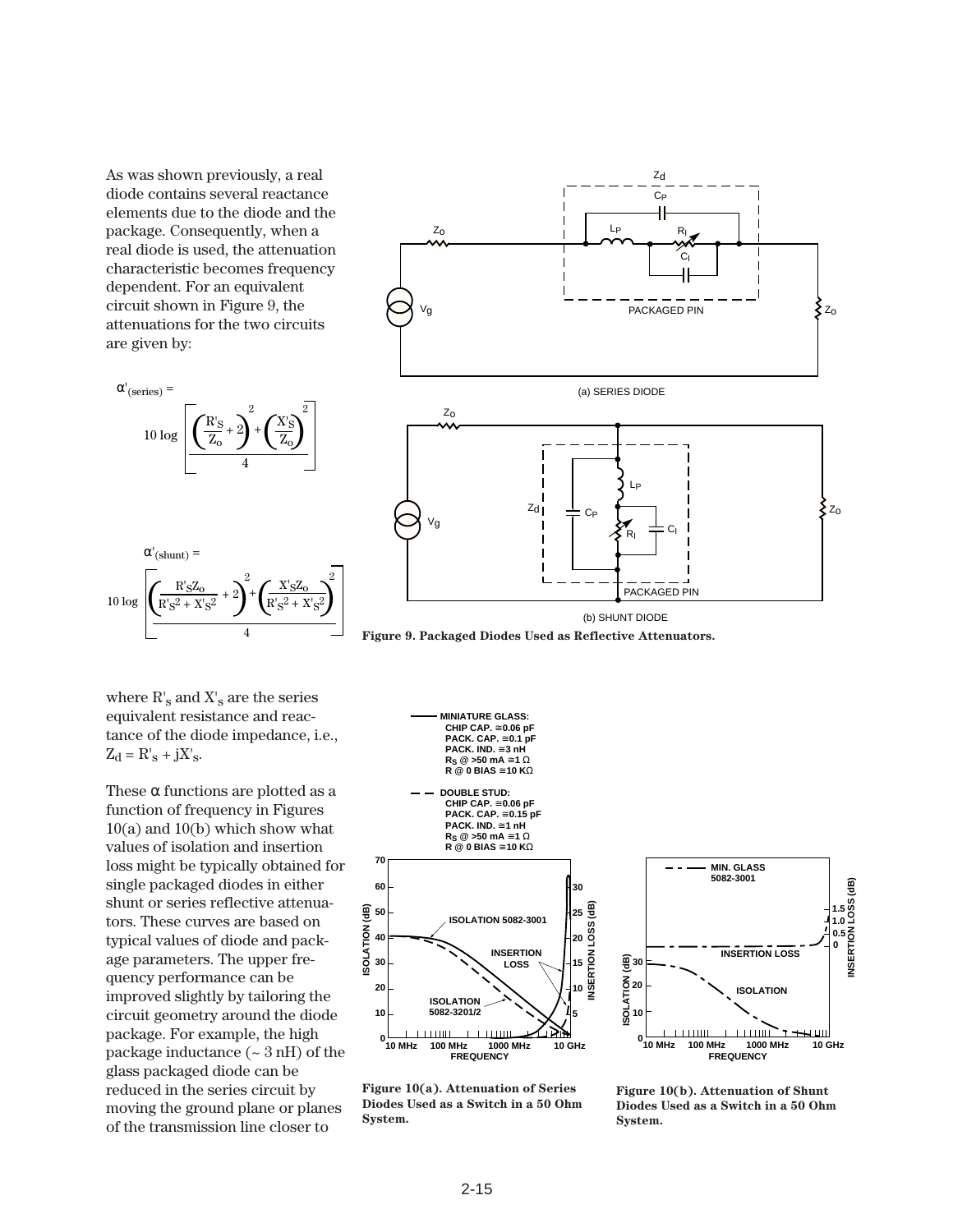the diode package, as shown in Figure 11. This technique reduces the package inductance by making it appear more like a transmission line. It also reduces the series coupling capacitance of the package by cutting the axial electric field across the diode. The former effect decreases the insertion loss and the latter increases the isolation at higher frequencies. The Stripline diode does not begin to exhibit these limitations until approximately 18 GHz because the internal reactances of the package and diode are part of a low pass filter structure. The mini-strip or microstrip package can be made part of a low pass filter by tailoring the lead inductance so the reactance equals the characteristic impedance of the line at the cutoff frequency. This is the frequency where the capacitive reactance of the diode is half the line impedance. The combination of the two leads and the diode forms a three element low pass filter. Other combinations of cutoff frequency and lead inductance may be obtained from tables of filter elements.

#### *b) Design of Resonant SPST Switches*

Another way that the performance of a packaged diode can be improved at high frequencies is to "tune-out" the parasitic elements by the addition of external reactances. Such circuits are generally referred to as resonant switches in which the PIN diode is used essentially as a switch which switches the circuit parameters from a parallel resonant condition to a series resonant condition. The high and low impedances produced by the parallel and series resonant circuits, respectively, constitute the "ON" and "OFF"

states of the switch. Although the performance can be improved at the design frequency, the bandwidth of resonant switches is necessarily limited, usually to ≤ 10%.

Figure 12 shows two typical resonant switch circuits which are useful at frequencies below 1 GHz, or where the required external inductance L is much greater than the diode parasitic inductance  $L_p$ and the external capacitance C is much greater than the package capacitance  $C_p$ . Under these conditions, the diode parasitic elements have a negligible effect on performance. The equivalent circuits for the two states of this resonant switch are shown in

Figure 12 (c) and (d). When the diode is forward biased, the elements  $L_1$ , and  $C_1$  are in parallel resonance and the circuit between A and B appears as a high impedance. When the diode is reverse biased, the elements  $L_2$ , and  $C_1$  are in series resonance and the circuit between A and B appears as a low impedance. In both cases, the impedances between A and B are finite due to the presence of diode resistance and finite element Q's. Both of these effects are represented as loss resistances  $R_{\rm SD}$  and Rss, respectively. The expected insertion loss, maximum attenuation, and bandwidth can be obtained from the formulas given in Table 1. For  $L_1$  and  $L_2$  being equal, the resonant frequency in both



**Figure 11. Optimizing a Glass Packaged Diode for Series Reflective Attenuating in a Coaxial Line.**



**Figure 12. Resonant PIN Switch Circuits.**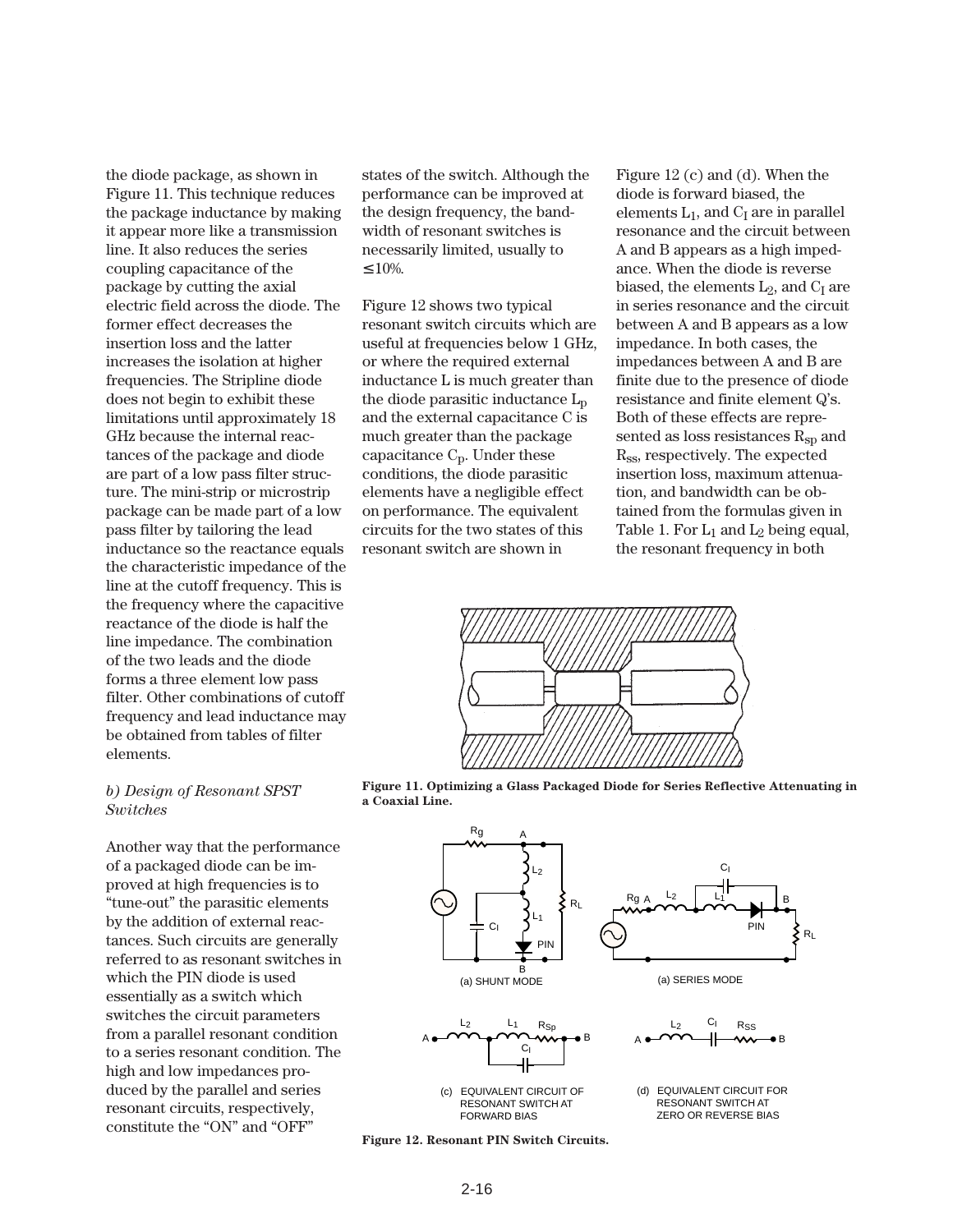cases is approximately

$$
f_o \cong \frac{1}{2\pi \sqrt{~L_1 C_I}}
$$

the approximation being due primarily to the fact that diode parasitic elements affect the two resonant states differently. In the parallel resonance state, there will also be a secondary series resonance at approximately  $f_2 = 1.4 f_0$ .

At frequencies higher than 1 GHz, the circuits shown in Figure 12 are difficult to design because the values of the external reactances begin to approach those of the diode parasitic reactances and considerable interaction between the various elements occurs. Although this mode is still possible, the synthesis will generally have to be empirical.

Resonant switches can also be built by utilizing the package parasitics and the diode chip capacitance  $C_I$ , if these are of the right value, or by tailoring these package parasitics; which is possible with the microstrip package. In this mode of operation, the equivalent circuit of Figure 13 applies. The mode of operation is similar to the one described previously and is evident in Figures 10(a) and 10(b) where it can be observed that as the frequency increases, the insertion and isolation curves approach each other and finally reverse roles as the equivalent circuits approach parallel and series resonance.

The element values are chosen such that  $L_p$  and  $C_l$  are in series resonance when the diode is reverse or zero biased, and the elements  $L_p$  and  $C_p$  are in parallel resonance when the diode is forward biased. For maximum

isolation and minimum insertion loss, the two resonant frequencies must be equal which dictates that  $C_I = C_D$ . This, of course, requires a careful choice of the diode and the package for the frequency of interest. In many applications, however, a sufficiently high isolation to insertion loss ratio can be achieved by working on the slopes of two resonant responses of dissimilar frequencies. Consequently, C<sub>I</sub> need only be approximately equal to  $C_p$ .

In a packaged diode,  $C_p$  can be varied over narrow limits by addition of external capacitance if  $C_p < C_l$  which is generally true for large diodes, or by reducing the axial electric field around the diode in the manner described previously. The inductance can be controlled by external addition if  $L_p$  is less than required. The synthesis of the circuit is therefore very much controlled by the proper choice of the diode chip capacitance  $C_I$ , since this parameter cannot be controlled by the user.

The impedance appearing across A-B for the two resonant conditions is then Series Resonance

$$
R_{SR} \text{ where } R_{SR} = \frac{R_I}{1 + \frac{R_I^2}{X_{CI}^2}}
$$

Parallel Resonance

$$
R_S(1 + Q^2) \quad Q = \frac{X}{R_S}
$$

and  $R_S = R_I \omega$  high forward bias

The isolation, insertion loss, and bandwidth may also be found from Table 1, simply by substituting  $R_{\rm SR}$ for  $R_{SS}$  and  $R_S$  for  $R_{sp}$ . X is the reactance of either the resonating inductance or capacitance.



**Figure 13. Resonant PIN Switches Realized with Use of Package Parasitics and Chip Capacitance.**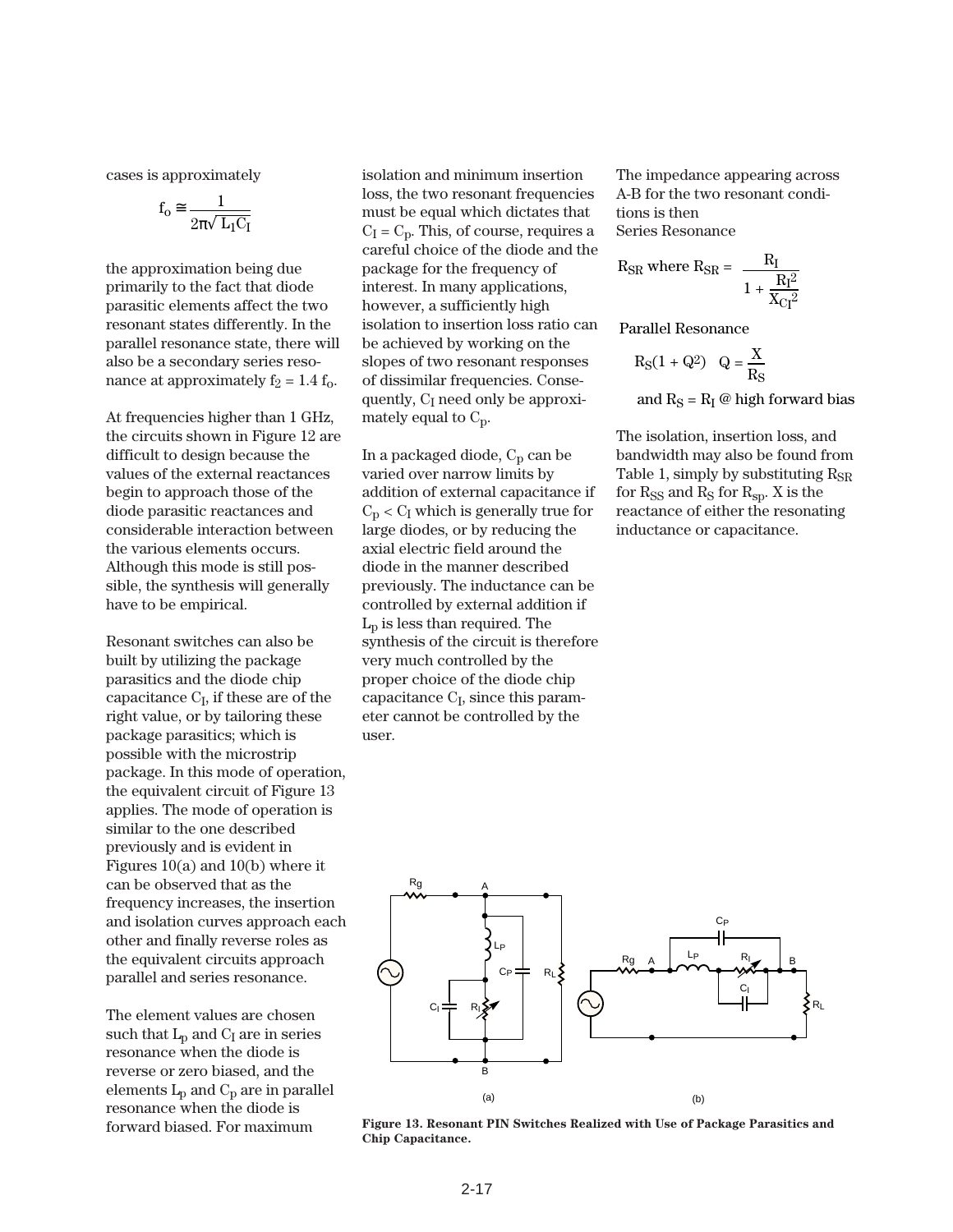| `a bi<br>16 |
|-------------|
|-------------|

|                                      | Attenuation $(\alpha)$                                                | <b>Insertion Loss</b>                                                     | <b>Bandwidth</b>                                    |
|--------------------------------------|-----------------------------------------------------------------------|---------------------------------------------------------------------------|-----------------------------------------------------|
|                                      | <b>Forward Bias</b>                                                   | Reverse Bias                                                              | <b>Forward Bias</b>                                 |
| Series Mode<br>Resonant Switch       | $20 \log \left( \frac{R_{SP}^2 + X^2}{2Z_{\rm e} R_{SP}} + 1 \right)$ | $20 \log \left( \frac{\text{R}_{\text{SS}}}{27} + 1 \right)$              | $[4\pi Z_0C_1X10^{\alpha} - 20]$ -1                 |
|                                      | Reverse Bias                                                          | <b>Forward Bias</b>                                                       | Reverse Bias                                        |
| <b>Shunt Mode</b><br>Resonant Switch | $20 \log \left( \frac{\text{Z}_0}{2 \text{R}_{ss}} + 1 \right)$       | $20 \log \left( \frac{Z_0 R_{\rm SP}}{2(R_{\rm SP}^2 + X^2)} + 1 \right)$ | $\frac{\rm Z_{o}}{4\pi \rm L_{2}}\,\rm X10^{-2/20}$ |

Applicable when  $R_g = R_L = Z_o$ 

where:

$$
R_{SP} = \left(\frac{Q_1}{1 + Q_1^2}\right) X
$$

$$
R_{SS} = \frac{X}{Q^2}
$$

 $X =$  reactance of either the resonating inductance or capacitance

## *c) Design of Multiple Diode and Multi-throw Switches and Attenuators*

When the maximum attenuation or isolation requirements are greater than what can be obtained by a single diode, multiple diode circuits using series, parallel or series-parallel arrangements can be used. Examples of such circuits are shown in Figure 14. A simple parallel or series connection of two diodes will only increase the attenuation by a maximum of 6 dB and will also increase the insertion loss.

However, if n diodes are spaced at quarter wavelength intervals, as shown in Figure 14(b), the overall attenuation can be increased by more than n times that of a single diode. The insertion loss, if it is due to parasitic elements, may also decrease because the 1/4 wavelength  $(\lambda/4)$  spacing produces cancellation of these reactances. Where  $\lambda/4$  spacing is not practical, higher isolation can be achieved by using a series-shunt connection as shown in Figure  $14(c)$ . In this connection, isolations greater than the sum of that obtained with a single series and a single parallel diode may be obtained.

The discussion so far has been concerned with circuits that are essentially single-pole single-throw switches or two-port attenuators. A variety of multiple throw arrangements are also possible as shown in Figure 15. The design considerations for these circuits are similar to those outlined above except that interaction between diodes must be considered in the



**Figure 14. Reflective Mode Attenuators.**

design. The SPDT circuit of Figure 15(a) operates as follows: When diode  $D_1$  is forward biased and diode  $D_2$  is zero or reverse biased, the RF power flows from Port 3 to Port 2 and Port 1 is isolated. When the two bias conditions are reversed, RF power flows to Port 1 and Port 2 is isolated. To minimize reactive loading of the open port by the closed port, the diodes are spaced λ/4 away from the feed point. The RFC provides a dc return for the bias currents and an open circuit for the RF signal. The capacitors  $C_1$  and  $C_2$  provide an RF ground for the diodes and an open circuit for the bias current. For increased isolation, additional diodes can be used which are spaced  $\lambda$ /4 away from the first set.

When  $\lambda$ /4 spacing is impractical or its bandwidth restriction is undesirable, a series configuration, as shown in Figure 15(b), can be used.

In this circuit, increased isolation can be provided by placing shunt diodes singly or in  $\lambda$ 4 spaced pairs at the output ports after the series diodes. This configuration is particularly useful for design of multiple-throw wideband switches. For multiple-throw configurations, additional series or series/parallel sections are added to the common feed point.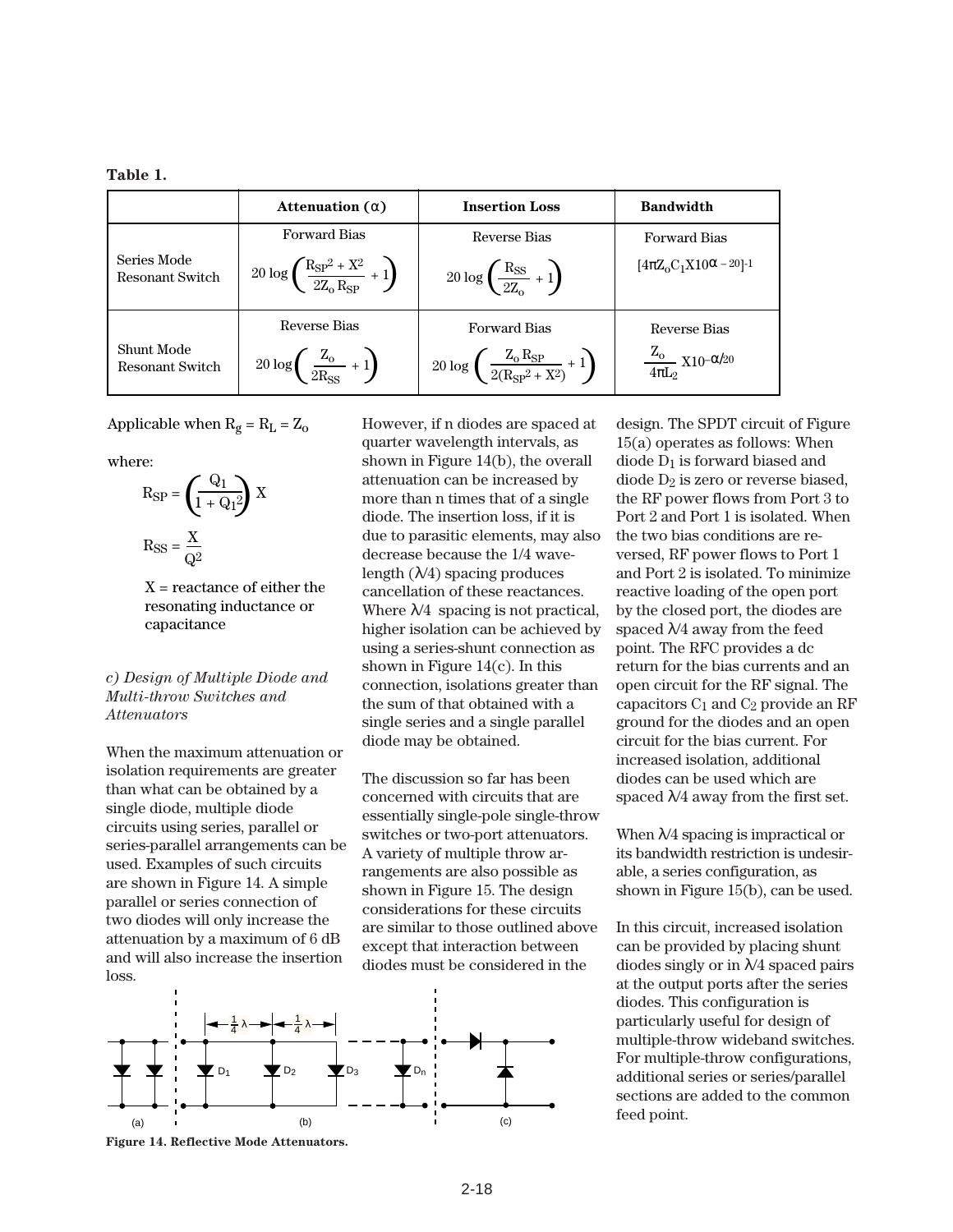

**Figure 15. Multiple Throw PIN Switches.**

## *d) Design of Constant Impedance Switches and Attenuators*

For some RF systems, the high reflection coefficient at the RF ports of the reflective switches cannot be tolerated. For such applications, a variety of constant impedance switches and attenuators can be built using PIN diodes. Several such circuits are shown in Figure 16. The circuits of Figure  $16(a)$ , (b), and (c), operate by absorbing the undesired RF signal power in the PIN diodes. The circuits of  $16(d)$ , (e), and (f) operate by reflecting the power to a different RF port. In Circuits a and b, the control current variation through each diode is arranged in such a way that the impedance at

both RF ports remain essentially constant at the design value, while the overall attenuation can be varied over a range of less than 1 dB to greater than 20 dB. In Circuit c, the input impedance is kept constant by using a distributed structure with a large number of diodes. The impedance variation of each diode is also shaped so that the diodes in the center of the structure vary more than those near the ports. The resulting tapered impedance structure results in an essentially constant impedance at the ports, while the overall attenuation can be varied up to a range of 40-80 dB, depending on the length of the structure. The  $\pi$  and T circuit structures are generally very

compact and are particularly useful at low frequencies in the range of 10 MHz to 500 MHz. In addition to being constant impedance, they exhibit very little change of phase with attenuation and are very useful for providing gain control in RF transistor amplifiers in which bandpass and phase characteristics must be maintained over a large range of gain variation. Performance information on the  $\pi$ attenuator is contained in HP Application Note 1048.

Because of its distributed nature, the circuits of Figure 16(c) are generally too large to be useful at lower frequencies but are very useful above 1 GHz. This circuit is particularly attractive when very large attenuation ranges are required. Additional design information on this type of attenuator is contained in Ref. 1.

The attenuator circuits of Figure 16(d), (e), and (f) achieve constant impedance characteristics by virtue of the properties of the coupling elements which are placed between the RF ports and the PIN diodes. In the circuit of 16(d), the power incident on Port A of a 3 dB, 90° hybrid divides equally between Ports B and C, and Port D is isolated. The mismatch produced by the PIN diode resistance in parallel with the load resistance at Ports B and C reflects part of the power. The reflected powers at B and C combine and exit out of Port D. Port A, in this case, is isolated and therefore appears matched to the input signal. The maximum attenuation that can be achieved with this scheme depends on the directivity of the coupler and the quality of the terminations at Ports B and C when the diodes are unbiased. The VSWR at Port A will depend on the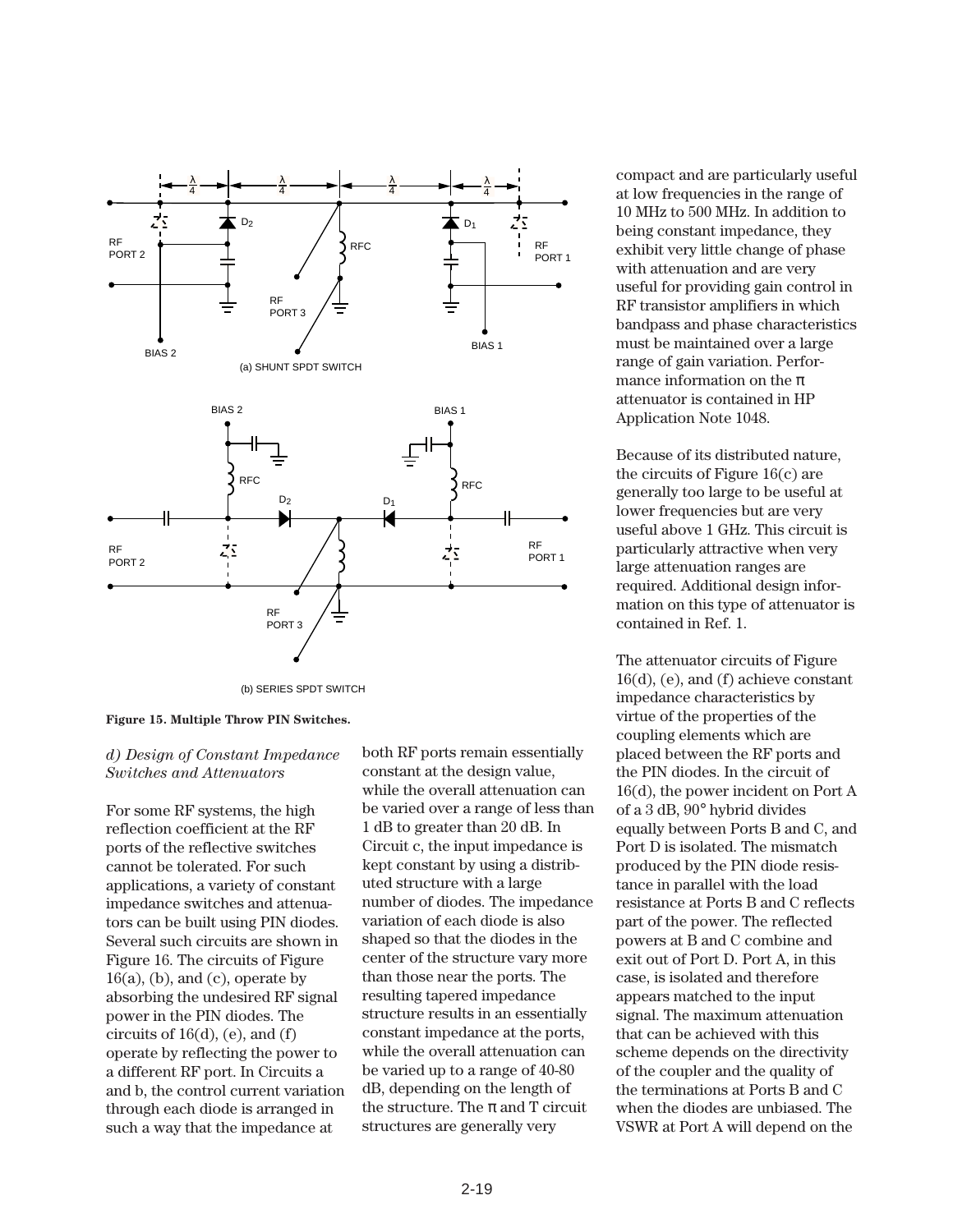

(f) CIRCULATOR COUPLED ATTENUATOR

**Figure 16. Constant Impedance PIN Diode Attenuators.**

equality of the power split in the hybrid and the equality of the reflection coefflcients at Ports A and B. To assure the latter, the diodes must be reasonably well matched and must be spaced equally from Ports B and C. The insertion loss will depend on the losses and the equality of power

split in the coupler and the minimum resistance of the PIN diodes when forward biased.

Circuits of this type can be easily and economically constructed in 50 ohm stripline form using the HP Stripline PINs. These diodes require no external matching

structure and are very consistent in respect to the position of the effective internal reflection plane. The typical performance that was obtained with this type of circuit is illustrated in Figure 18 for the circuit of Figure 17. As can be seen, this kind of attenuator is useful over a wide frequency range. However, due to the hybrid directivity, there will be a considerable ripple in the high attenuation state. The ease with which the Stripline PIN diodes can be incorporated in such circuits is illustrated in Figure 19. Here broad-band biasing is achieved by applying the bias current to the diode at an "RF ground" point. After passing through the diode, the bias currents are returned to ground through the 50 ohm terminating loads.

The ripple in the attenuation characteristics of the single hybrid coupled attenuator can be eliminated by using two identical hybrids as shown in Figure 16(e). This circuit eliminates the dependency of attenuation on hybrid directivity and its variation with frequency. The typical performance achieved with the double hybrid circuit using HP diodes is illustrated in Figure 21 for the circuit of Figure 20. The construction of this circuit is also in stripline but differs from the previous one by the biasing scheme. Instead of using ceramic RF bypass capacitors, the diodes make direct contact with the RF ground planes and bias is applied through inductors  $L_1$  and  $L_2$ , which appear as a high impedance to the RF signal. As in the previous circuit, the spacing of the diodes from the hybrid ports must be equal and the diodes must be reasonably well matched.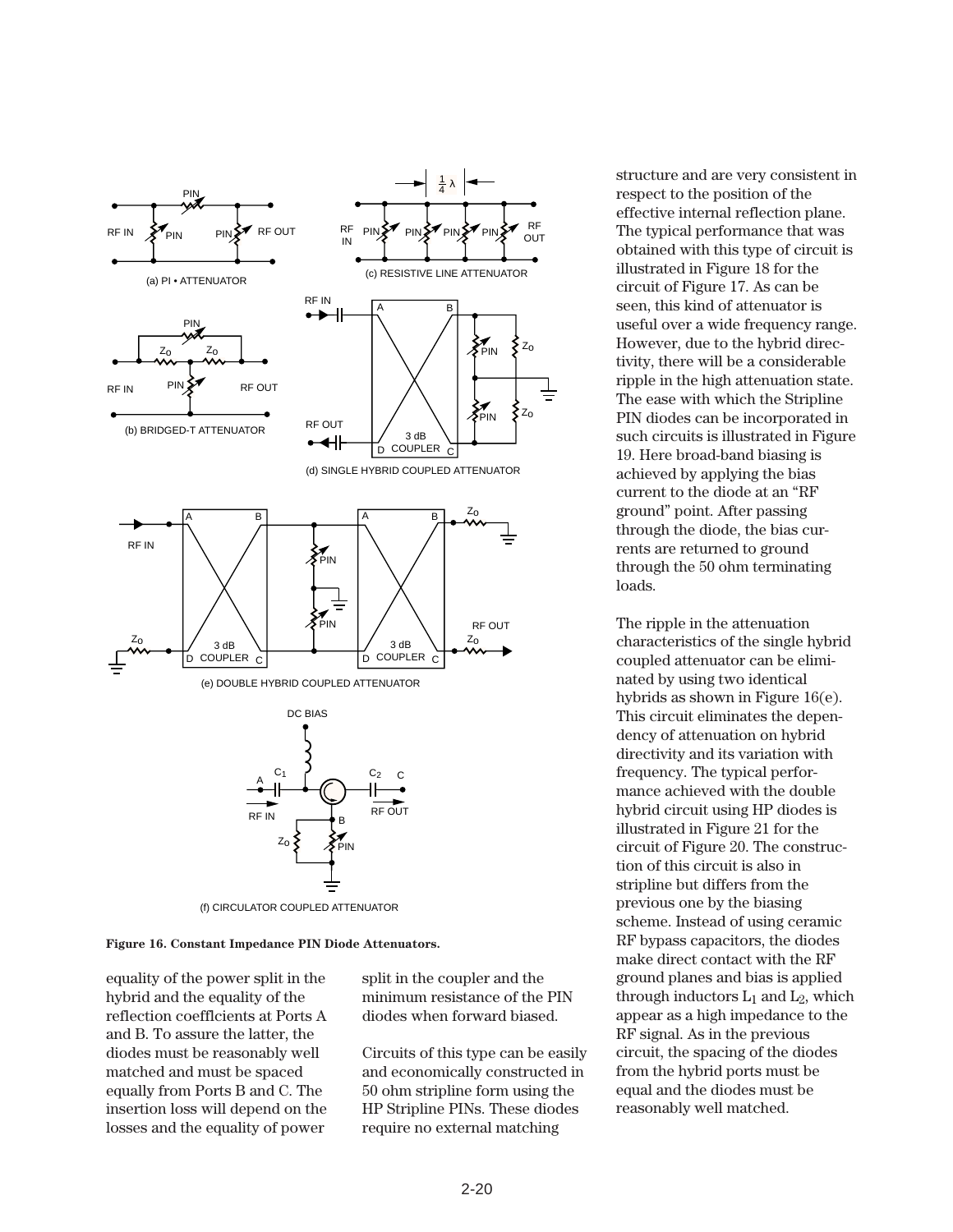The circuit of Figure 16(f) achieves constant impedance characteristics by virtue of the isolation properties of the circulator. The PIN diode shunts the matched B port impedance  $Z_0$ . When the PIN appears as a high resistance, all power is absorbed in  $Z_0$  at Port B. As the PIN impedance changes, Port B is progressively mismatched

and power is reflected and passed by circulator action to Port C where it is absorbed in a matched load. The maximum attenuation attainable in this circuit depends on the matched port circulator isolation and the quality of the match of the circuit at Port B when the PIN diode is zero or reverse biased. The mechanical and



H<sub>1</sub> – 3 dB, 90° 1/8" STRIPLINE COUPLER (15 dB DIRECTIVITY OR BETTER 0.8 TO 4.3 GHz) D1, D2 – HP STRIPLINE PIN DIODE  $C_1$ ,  $C_2$  – DC BLOCKS C3, C4 – 480 pF CERAMIC RF BYPASS CAPACITORS

Zo – 50 OHM STRIPLINE LOADS

**Figure 17. S-Band Single Hybrid Coupled PIN Attenuator.**



**(b) ATTENUATION VERSUS FREQUENCY**

**Figure 18. Performance of an S-Band Single Hybrid Coupled PIN Attenuator.**

**Figure 19. PIN Diode Biasing in Stripline Structures.**

electrical properties of the Stripline PIN diode make it ideally suited for direct integration into the usual stripline ferrite circulator structures.

#### *PIN Diode Phase Shifters*

The high speed switching capabilities and the low "ON" and high "OFF" impedance states of the PIN diode make it also very useful for many types of high speed, current controlled phase shifter applications. Figure 22 shows a number of practical PIN diode phase-shifter circuits. All of these circuits are easily realized in economical stripline form and require no diode matching structures.

As an illustration, a two-bit, 90°- 180°, phase-shifter circuit is shown in Figure 22(a). The circuit uses a conventional stripline 3 dB hybrid and HP stripline PIN diodes. The diode mounting and biasing was as shown in Figure 19. 90° and 180° of phase shift was obtained by biasing Ports 1 and 2, respectively. The insertion loss in any state should be approximately 1 dB and the VSWR < 1.1:1. For smaller phase increments, diodes can be spaced closer, however the effective electrical length of the package and the operating frequency will set the limit on the minimum phase increment in this kind of circuit. At higher frequencies and/or smaller phase increments, electrically shorter low parasitic diode packages, such as the HP beam lead, can be used or the circuit can be modified by cascading several stages of hybrid coupled phase shifters as shown in Figure 22(b). The hybrid coupled phase-shifters are generally economical to build and require a small number of diodes.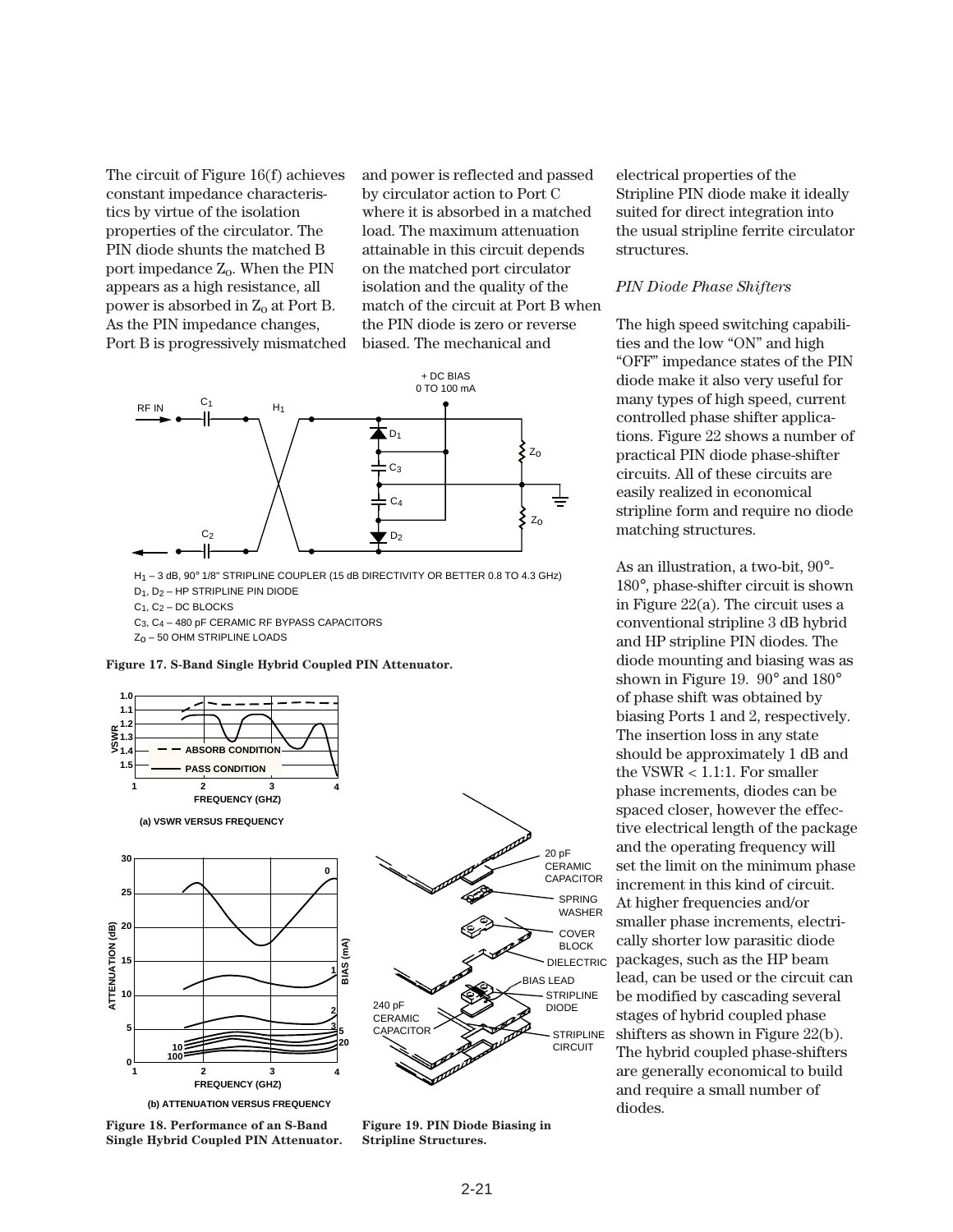







Other phase-shifter circuits, as shown in  $22(c)$  and (d), are usually more expensive (circulator cost) or require more diodes. The loaded line circuit which had been popular in early phase-shifter designs requires a very large number of diodes. The design of this kind of circuit is well covered in existing literature, particularly Ref. 2.



**Figure 21. Performance of an S-Band Double Hybrid Constant Impedance PIN Attenuator.**

**Figure 22. PIN Diode Phase Shifters.**

1

 $\overline{\ell}$ 

 $\mathcal{L}_2$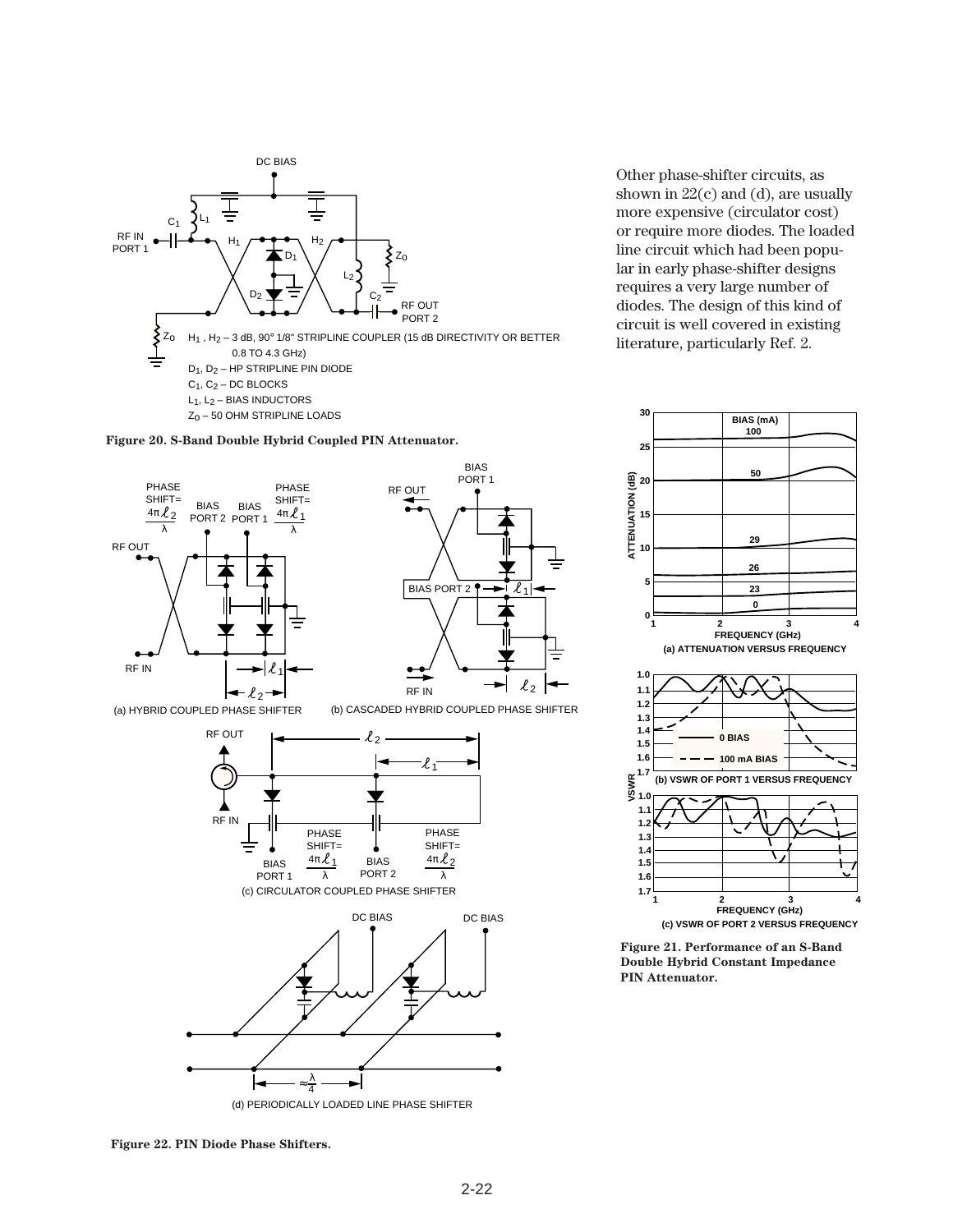## **PIN Diode Power Handling**

The maximum signal RF power that a PIN diode can handle is limited by either the diode's breakdown voltage or its power dissipation capability. In most cases, power dissipation capability sets the lower limit on signal power handling.

Because PIN diodes are usually operated in a reflective mode, the amount of signal power that can be handled by a PIN in a circuit is usually very much larger than the actual power dissipated in the diode. The ratio of the power dissipated in the diode to the incident power depends on the impedance of the diode relative to the circuit impedance, the number of diodes, and their relative spacing. The following calculation sequence refers to Figures 23 and 24 which relate the CW Power Multiplier to either resistance or attenuation.

- 1. Read the power dissipation limit from the absolute maximum ratings given in the appropriate data sheet.
- 2. Determine the CW Power Multiplier from Figure 23 if diode resistance is known. Alternatively, use Figure 24 if circuit attenuation is known.
- 3. Multiply the power dissipation limit by the CW Power Multiplier determined in (2).

For example, for the series mode and a diode with a low and high resistance state of 1 and 10K ohms, respectively, approximately 2% (CW Power Multiplier = 50) of the input power will be absorbed by the diode in either the "ON" or the "OFF" state. If such a diode can dissipate 3 watts, it can therefore handle 150 watts of signal power. In the shunt mode, the low resis-



**Figure 23. CW Power Multiplier vs. Diode Resistance.**



**Figure 24. CW Power Multiplier vs. Series or Shunt Attenuation.**

tance state corresponds to the highest absorbed power, which in this case is 7.5% (CW Power Multiplier  $= 13.3$ ) of the incident power. Hence, this same diode can handle 40 watts of signal power.

If two diodes are used in shunt to gain higher isolation, their spacing determines how much power is dissipated in each. The lead diode in a paralleled diode set will absorb either an equal or a greater amount of power than the second diode, depending upon the electrical spacing of the two diodes. Figure 25 shows what fraction of the input power will be dissipated in the lead diode as a function of total circuit attenuation and diode spacing for a shunt paralleled

diode set in a 50 ohm system. Dotted curves indicate the constant resistance contours to which the diodes are biased.

A common switching application uses two shunt diodes in a double throw circuit, as shown in Figure 15. One shunt diode is used in each arm of the switch. The diodes are located a quarter wave from the junction of the two output arms and the input arm.

The power multiplier for either shunt diode in this circuit is much larger than the multiplier for a single shunt diode. For example. the multiplier for a 1 ohm diode is 53, compared to 13.5 for a single diode. For a 0.5 ohm diode, the multiplier is 103, compared to 26 for a single diode. The advantage is approximately a factor of four, so that a shunt diode in this double throw configuration can switch the same power as a series diode.

Since power handling can be many times greater than the power dissipated in the diode. the latter should be minimized and carefully controlled in high power applications. The maximum power that a PIN diode can dissipate is given by:

$$
P_{max} = \frac{T_{j(max)} - T_A}{\theta_{jc} + \theta_{jA}}
$$

where:

- $T_{j(max)}$  = maximum operating diode junction temperature
- $T_A$  = Ambient temperature
- $\theta_{\text{ic}}$  = Thermal resistance junction to case
- $\theta_{iA}$  = Thermal resistance case to ambient

The junction-to-case thermal resistance is determined by diode and package design. The case-to ambient thermal resistance is